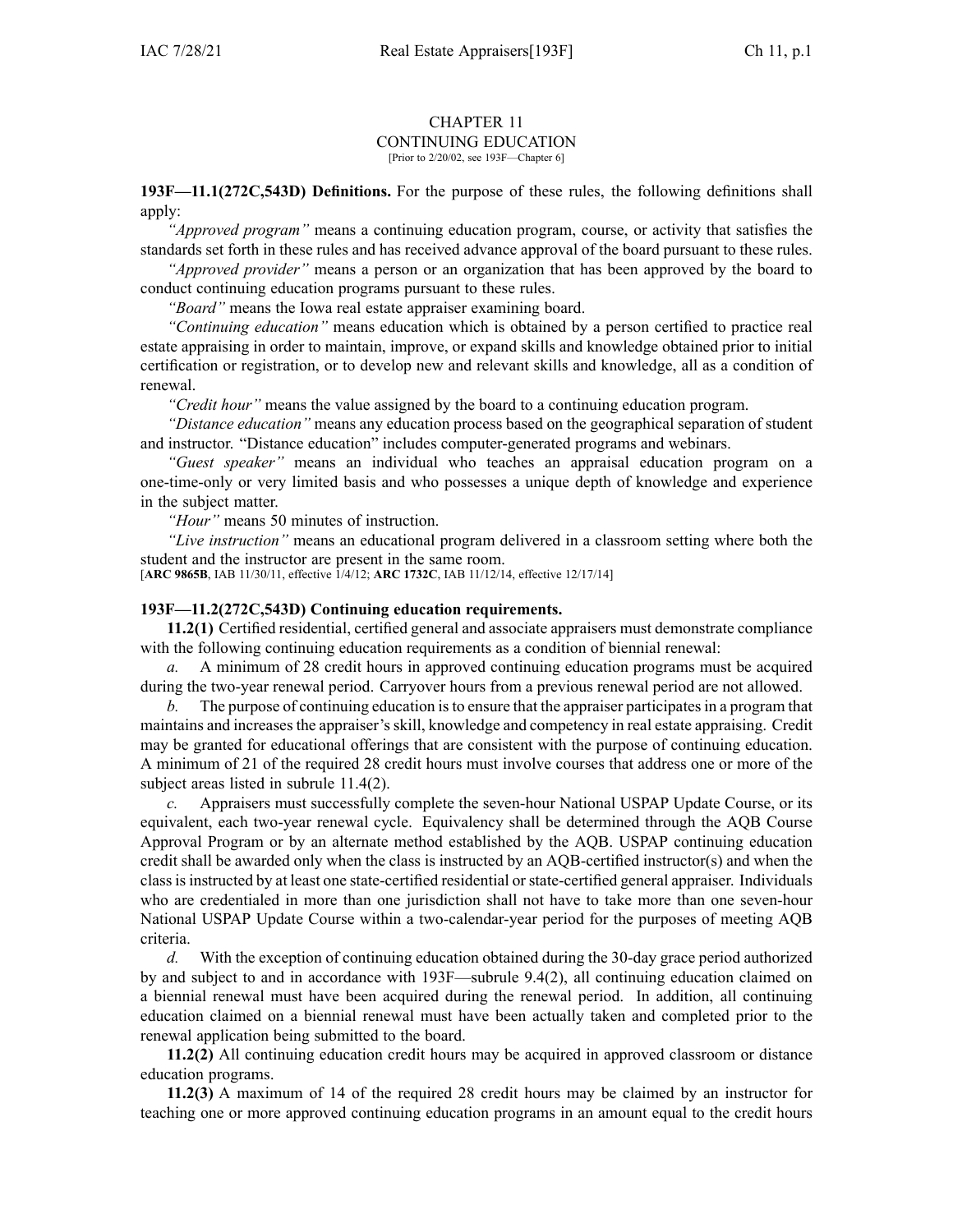approved for attendees. Instructors claiming such credit must teach the appraisal course during the renewal cycle in which credit is claimed and may not claim the course more than once in the renewal cycle. The board may reques<sup>t</sup> supportive documentation to ascertain course content and to verify the date(s), time, place and hours taught.

**11.2(4)** An applicant seeking to renew an initial certificate or registration issued less than 185 days prior to renewal is not required to repor<sup>t</sup> any continuing education. An applicant seeking to renew an initial certificate or registration issued for 185 days to 365 days prior to renewal must demonstrate completion of at least 14 credit hours, including 7 credit hours of the most recent National USPAP Update. An applicant seeking to renew an initial certificate or registration issued 365 days prior to renewal or more must demonstrate completion of at least 28 credit hours, including 7 credit hours of the most recent National USPAP Update.

**11.2(5)** Prior to reinstatement or reactivation of <sup>a</sup> certified general registration or <sup>a</sup> certified residential registration, <sup>a</sup> certified credential holder in inactive, retired, or lapsed status must complete all required continuing education hours that would have been required if the certified credential holder was in active status. The required hours must also include the most recent edition of <sup>a</sup> seven-hour National USPAP Update Course. Waivers may not be granted to credential holders who have failed to meet the continuing education requirements.

**11.2(6)** During each two-year renewal period, <sup>a</sup> continuing education program may be taken for credit only once, excep<sup>t</sup> USPAP courses aslong asit is not the same USPAP course (e.g., an appraiser may take the 2018-2019 USPAP and the 2020-2021 USPAP update course but may not take two 2018-2019 USPAP update courses).

**11.2(7)** Successful completion of <sup>a</sup> continuing education program requires that at least 50 minutes of every class hour be attended by the student. Continuing education credits shall not be granted to attendees who are presen<sup>t</sup> for less than 50 minutes of every class hour.

**11.2(8)** An applicant may claim continuing education credits that have been approved by another jurisdiction that has <sup>a</sup> continuing education requirement for renewal of <sup>a</sup> real estate appraisal certificate if the applicable program was approved by the other jurisdiction's appraisal regulatory body or the AQB for continuing education purposes at the time the applicant completed the course. The burden of proof is on the applicant to demonstrate that <sup>a</sup> claimed course was approved by either the other jurisdiction or the AQB for continuing education purposes at the time the applicant completed the course. All other programs must be approved upon application to the board pursuan<sup>t</sup> to rules [193F—11.4](https://www.legis.iowa.gov/docs/iac/rule/193F.11.4.pdf)(272C,543D), [193F—11.5](https://www.legis.iowa.gov/docs/iac/rule/193F.11.5.pdf)(272C,543D) and [193F—11.6](https://www.legis.iowa.gov/docs/iac/rule/193F.11.6.pdf)(272C,543D).

**11.2(9)** A person certified or registered to practice real estate appraising in Iowa shall be deemed to have complied with Iowa's continuing education requirements for periods in which the person is <sup>a</sup> resident of another state or district having continuing education requirements for real estate appraising and meets all requirements of that state or district. Waivers may not be granted to credential holders who have failed to meet the continuing education requirements. Deferrals may not be granted to credential holders, excep<sup>t</sup> in the case of persons returning from active military duty. Credential holders returning from active military duty may be placed in active status for <sup>a</sup> period of up to 90 days pending completion of all continuing education requirements. To qualify, the credential holder must submit <sup>a</sup> reques<sup>t</sup> in writing and provide <sup>a</sup> copy of the military orders.

[**ARC [7774B](https://www.legis.iowa.gov/docs/aco/arc/7774B.pdf)**, IAB 5/20/09, effective 6/24/09; **ARC [9865B](https://www.legis.iowa.gov/docs/aco/arc/9865B.pdf)**, IAB 11/30/11, effective 1/4/12; **ARC [0412C](https://www.legis.iowa.gov/docs/aco/arc/0412C.pdf)**, IAB 10/31/12, effective 12/5/12; **ARC [0635C](https://www.legis.iowa.gov/docs/aco/arc/0635C.pdf)**, IAB 3/6/13, effective 4/10/13; **ARC [1732C](https://www.legis.iowa.gov/docs/aco/arc/1732C.pdf)**, IAB 11/12/14, effective 12/17/14; **ARC [5237C](https://www.legis.iowa.gov/docs/aco/arc/5237C.pdf)**, IAB 10/21/20, effective 11/25/20; **ARC [5785C](https://www.legis.iowa.gov/docs/aco/arc/5785C.pdf)**, IAB 7/28/21, effective 9/1/21]

## **193F—11.3(272C,543D) Hardship and disability provisions.** Rescinded IAB [5/20/09](https://www.legis.iowa.gov/docs/aco/bulletin/05-20-2009.pdf), effective 6/24/09.

## **193F—11.4(272C,543D) Minimum program qualifications.**

**11.4(1)** Continuing education programs, as <sup>a</sup> condition of board approval, must provide <sup>a</sup> formal program of learning that contributes to the growth in the professional knowledge and professional competence of real estate appraisers.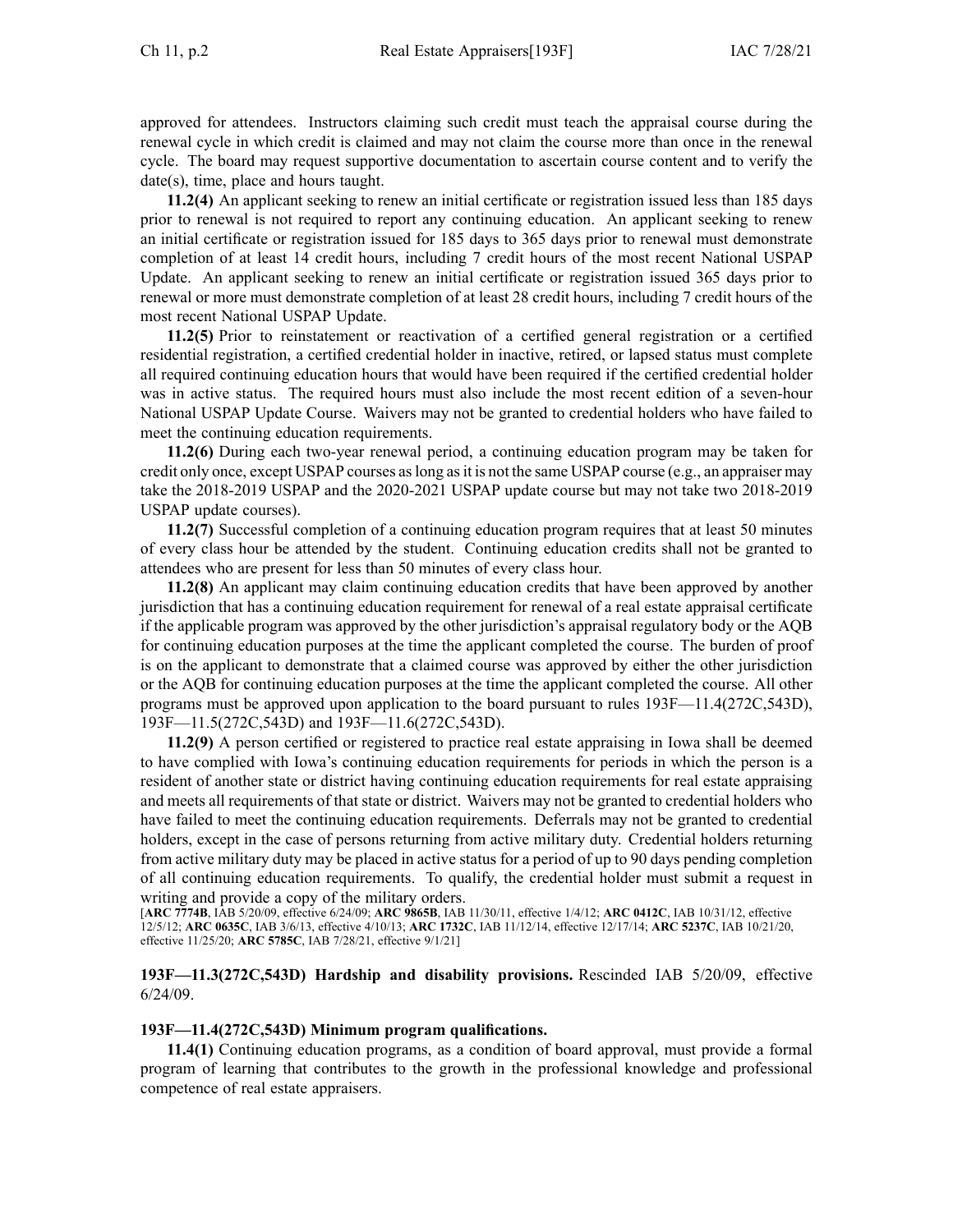**11.4(2)** Continuing education programs dealing with the following subject areas that are integrally related to appraisal topics and that will generally be acceptable include, but are not limited to:

- *a.* Ad valorem taxation;
- *b.* Agriculture production and economics;
- *c.* Agronomy/soil;
- *d.* Approaches to value;
- *e.* Arbitrations, dispute resolution;
- *f.* Courses related to the practice of real estate appraisal or consulting;
- *g.* Construction cost or development cost estimating;
- *h.* Ethics and standards of professional practice, USPAP;
- *i.* Land use planning or zoning;
- *j.* Management, leasing, time sharing;
- *k.* Property development, partial interests;
- *l.* Real estate appraisal law and rules;
- *m.* Real estate appraisal (valuations/evaluations);
- *n.* Real estate law, easements, and legal interests;
- *o.* Real estate litigation, damages, condemnation;
- *p.* Real estate financing and investment;
- *q.* Real estate appraisal-related computer applications;
- *r.* Real estate securities and syndication;
- *s.* Developing opinions of real property value in appraisals that also include personal property or business value, or both;
	- *t.* Seller concessions and impact on value;
	- *u.* Energy efficient items and "green building" appraisals; and

*v.* Real estate appraisal technology (e.g., drones).

- **11.4(3)** The following programs will not be acceptable:
- *a.* Sales promotion meetings held in conjunction with the appraiser's general business;
- *b.* Time devoted to breakfast, lunch or dinner;

*c.* A program certified by the use of <sup>a</sup> challenge examination. The required number of hours must be completed to receive credit hours;

*d.* Programs that do not provide at least two credit hours.

**11.4(4)** Continuing education credit will be granted only for whole hours, with <sup>a</sup> minimum of 50 minutes constituting one hour. For example, 100 minutes of continuous instruction would count as two credit hours; however, more than 50 minutes but less than 100 minutes of continuous instruction would only count as one hour.

**11.4(5)** Continuing education credit may be approved for university or college courses in qualifying topics according to the following formula: Each semester hour of credit shall equal 15 credit hours and each quarter hour of credit shall equal 10 credit hours.

[**ARC [9865B](https://www.legis.iowa.gov/docs/aco/arc/9865B.pdf)**, IAB 11/30/11, effective 1/4/12; **ARC [1732C](https://www.legis.iowa.gov/docs/aco/arc/1732C.pdf)**, IAB 11/12/14, effective 12/17/14; **ARC [5237C](https://www.legis.iowa.gov/docs/aco/arc/5237C.pdf)**, IAB 10/21/20, effective 11/25/20]

**193F—11.5(272C,543D) Standards for provider and program approval.** Providers and programs must satisfy the following minimum standards in order to be preapproved in accordance with the procedures established in rule [193F—11.4\(](https://www.legis.iowa.gov/docs/iac/rule/193F.11.4.pdf)272C,543D) and in order to maintain approved status.

**11.5(1)** The program must be taught or developed by individuals who have the education, training and experience to be considered experts in the subject matter of the program and competent in the use of teaching methods appropriate to the program.

**11.5(2)** Live instruction programs must be taught by instructors who have successfully completed an instructor development workshop within 24 months preceding board approval of the program. Certified USPAP instructors shall be considered to have met this requirement.

**11.5(3)** In determining whether an instructor is qualified to teach <sup>a</sup> particular program, the board will consider whether the instructor has an ability to teach and an in-depth knowledge of the subject matter.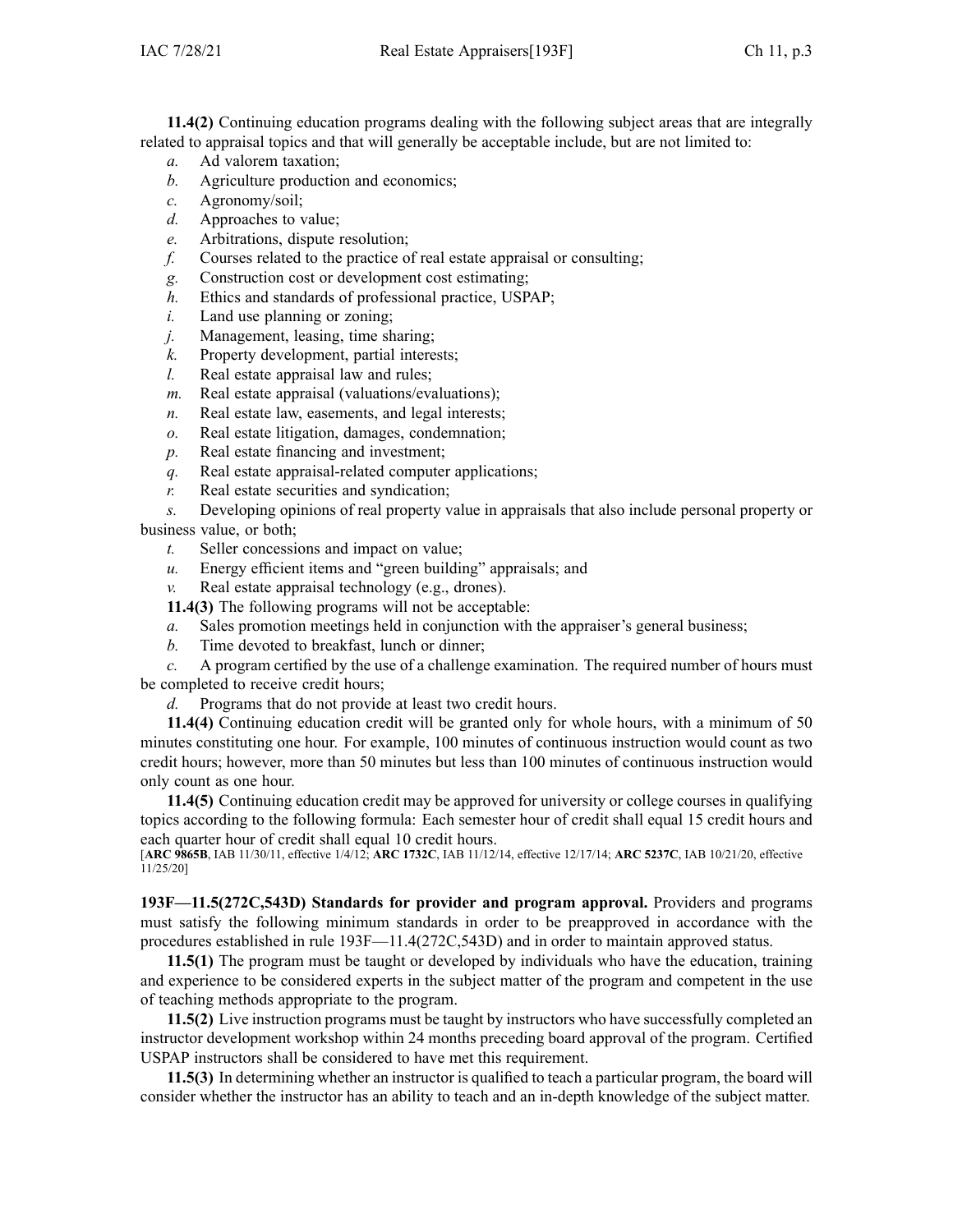**11.5(4)** An instructor may demonstrate the ability to teach by meeting one or more of the following criteria:

*a.* Hold <sup>a</sup> bachelor's degree or higher in education from an accredited college (attach <sup>a</sup> copy of transcripts);

*b.* Hold a current teaching credential or certificate in any real estate or real estate-related fields (attach copy);

*c.* Hold <sup>a</sup> certificate of completion in the area of instruction from an instructor institute, workshop or school that is sponsored by <sup>a</sup> member of the Appraisal Foundation (detail specific teaching experiences);

*d.* Hold <sup>a</sup> full-time current appointment to the faculty of an accredited college;

*e.* Other, as the board may determine.

**11.5(5)** An instructor may demonstrate in-depth knowledge of the program's subject matter by meeting one or more of the following criteria:

*a.* Hold <sup>a</sup> bachelor's degree or higher from an accredited college with <sup>a</sup> major in <sup>a</sup> field of study directly related to the subject matter of the course the instructor proposes to teach, such as business, economics, accounting, real estate or finance (attach copy of transcript);

*b.* Hold <sup>a</sup> bachelor's degree or higher from an accredited college and have five years of appraisal experience related to the subject matter of the course the instructor proposes to teach (attach copy of transcript and document how the instructor's experience is related to the subject matter the instructor proposes to teach);

*c.* Hold <sup>a</sup> generally recognized professional real property appraisal designation or be <sup>a</sup> sponsor member of the Appraisal Foundation;

*d.* Other, as the board may determine.

**11.5(6)** Only AQB-certified USPAP instructors, listed on the website of the Appraisal Foundation may teach the national USPAP courses including the 15-hour tested course and the 7-hour continuing education course.

**11.5(7)** Course content and materials must be accurate, consistent with currently accepted standards relating to the program's subject matter and updated no later than 30 days after the effective date of <sup>a</sup> change in standards, laws or rules.

**11.5(8)** Programs must have an appropriate means of written evaluation by participants. Evaluations shall include the relevance of the materials, effectiveness of presentation, content, facilities, and such additional features as are appropriate to the nature of the program.

**11.5(9)** No par<sup>t</sup> of any course shall be used to solicit membershipsin organizations, recruit appraisers for affiliation with any organization or advertise the merits of any organization or sell any product or service.

**11.5(10)** Providers must clearly inform prospective participants of the number of credit hours preapproved by the board for each program and all applicable policies concerning registration, payment, refunds, attendance requirements and examination grading.

**11.5(11)** Procedures must be in place to monitor whether the person receiving credit hours is the person who attended or completed the program.

**11.5(12)** Providers must be accessible to students during normal business hours to answer questions and provide assistance as necessary.

**11.5(13)** Providers must comply with or demonstrate exemption from the provisions of Iowa Code sections 714.14 to [714.25](https://www.legis.iowa.gov/docs/ico/section/714.14-25.pdf).

**11.5(14)** Providers must designate <sup>a</sup> coordinator in charge of each program who will act as the board's contact on all compliance issues.

**11.5(15)** Programs shall not offer more than eight credit hours in <sup>a</sup> single day.

**11.5(16)** Providers shall not provide any information to the board, the public or prospective students which is misleading in nature. For example, providers may not refer to themselves as <sup>a</sup> "college" or "university" unless qualified as such under Iowa law.

**11.5(17)** Providers must establish and maintain for <sup>a</sup> period of five years complete and detailed records on the programs successfully attended by each Iowa participant.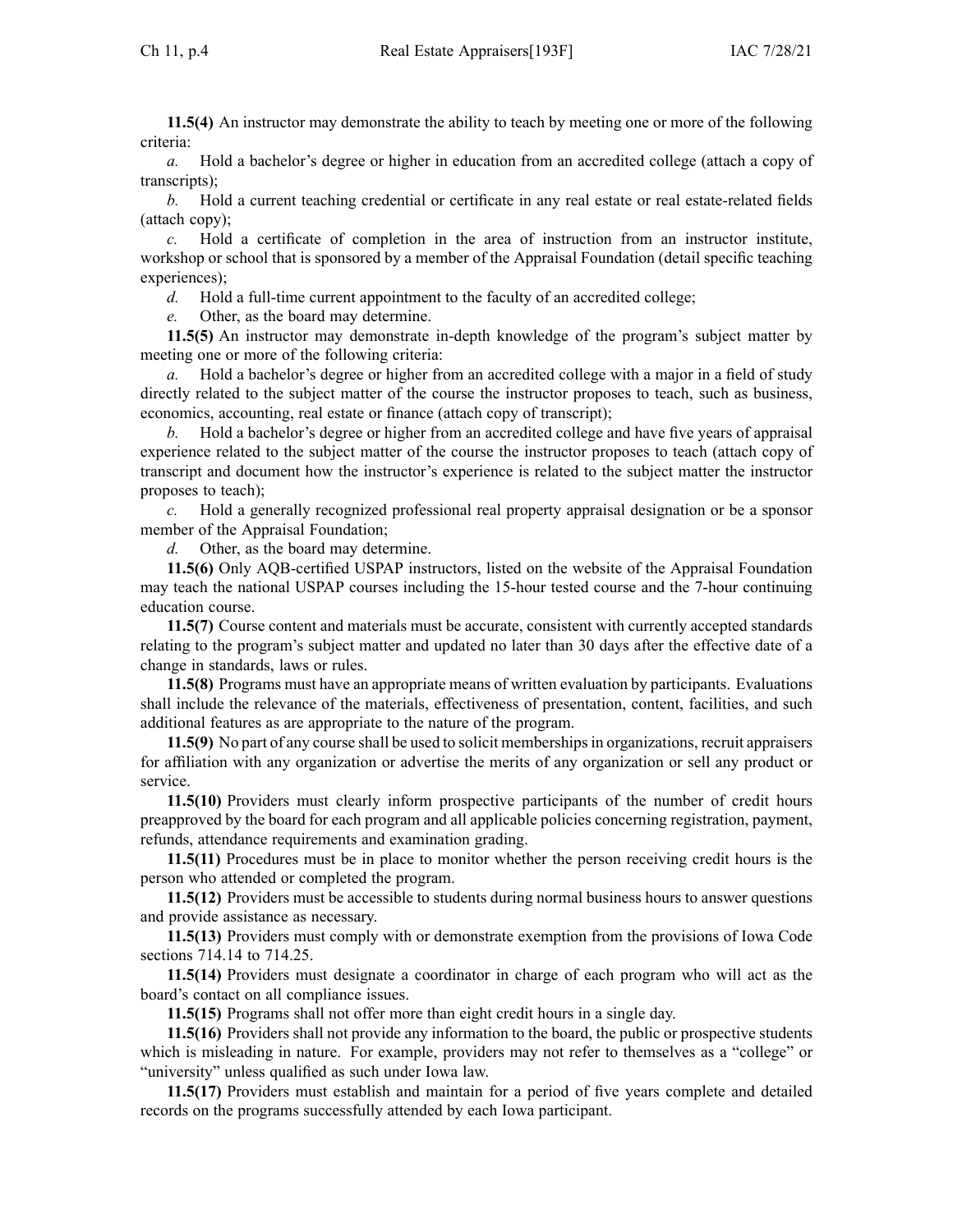**11.5(18)** Providers must issue an individual certificate of attendance to each participant upon successful completion of the program. The certificate must be no larger than  $8\frac{1}{2}$  × 11" and must include the provider name and number, program name and number, name of attendee, date program was completed, number of approved credit hours, and the signature of the coordinator or other person authorized by the board.

**11.5(19)** Program providers and instructors are solely responsible for the accuracy of all program materials, instruction and examinations. Board approval of <sup>a</sup> provider or program is not an assurance or warranty of accuracy and shall not be explicitly or implicitly marketed or advertised as such.

**11.5(20)** Providers must apply for approval using forms prescribed by the board. [**ARC [1732C](https://www.legis.iowa.gov/docs/aco/arc/1732C.pdf)**, IAB 11/12/14, effective 12/17/14]

**193F—11.6(272C,543D) Acceptable distance education courses.** Distance education is an education process based on the geographical separation of student and instructor. A distance education course is acceptable to meet class hour requirements if:

**11.6(1)** The course provides interaction. Interaction is <sup>a</sup> reciprocal environment in which the student has verbal or written communication with the instructor; and

**11.6(2)** Content approval is obtained from the AQB, <sup>a</sup> state licensing jurisdiction, or an accredited college, community college, or university that offers distance education programs and is approved or accredited by the Commission on Colleges, <sup>a</sup> regional or national accreditation association, or by an accrediting agency that is recognized by the U.S. Secretary of Education. Nonacademic credit college courses provided by <sup>a</sup> college shall be approved by the AQB or the state licensing jurisdiction; and

**11.6(3)** Course delivery mechanism approval is obtained from one of the following sources:

*a.* AQB-approved organizations providing approval of course design and delivery; or

*b.* A college or university that qualifies for content approval pursuant to subrule [11.6\(2\)](https://www.legis.iowa.gov/docs/iac/rule/193F.11.6.pdf) that awards academic credit for the distance education course; or

*c.* A qualifying college or university for content approval with <sup>a</sup> distance education delivery program that approves the course design and delivery that incorporate interactivity.

**11.6(4)** Distance education courses must include at least one of the following:

*a.* A written examination proctored by an official approved by the college or university, or by the sponsoring organization. The term "written" in this subrule refers to an examination that may be written on paper or administered electronically on <sup>a</sup> computer or other device. Oral examinations are not acceptable.

*b.* Successful completion of prescribed course mechanisms required to demonstrate knowledge of the subject matter.

[**ARC [1732C](https://www.legis.iowa.gov/docs/aco/arc/1732C.pdf)**, IAB 11/12/14, effective 12/17/14]

**193F—11.7(272C,543D) Applications for approval of programs.** Applications for approval of programs must be submitted on forms prescribed by the board. All non-AQB courses are approved for 24 months, including the month of approval. AQB-approved courses are approved through the AQB expiration date, which may be longer than 24 months from the date of approval.

**11.7(1)** Approval must be obtained for each program separately.

**11.7(2)** A nonrefundable fee of \$50 must be submitted for each program excep<sup>t</sup> for programs that are submitted for approval by the primary provider and that have been approved by the Appraiser Qualifications Board through the Course Approval Program (CAP).

**11.7(3)** All required forms and attachments must be submitted for approval at least 30 days prior to the first offering of each program. The board will approve or deny each program, in whole or part, within 15 days of the date the board receives a fully completed application. Payments for course program applications must be made within 30 calendar days of the date the application is approved by the board or the application approval may be reversed.

**11.7(4)** Application forms for non-AQB CAP courses will reques<sup>t</sup> information including, but not limited to, the following:

*a.* Program description;

*b.* Program purpose;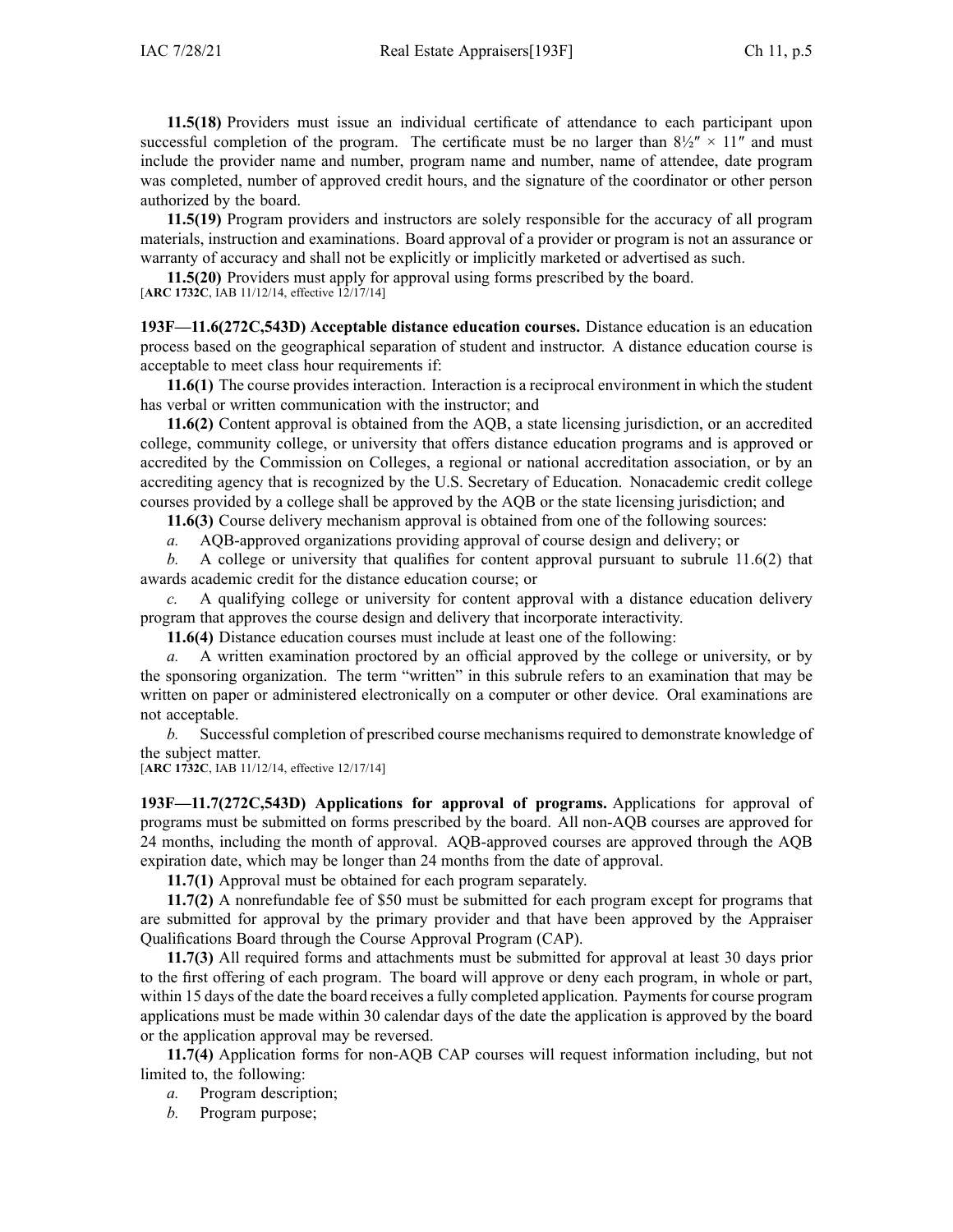*c.* Learning objectives that specify the level of knowledge or competency the student should demonstrate upon completing the program;

*d.* Description of the instructional methods utilized to accomplish the learning objective;

*e.* Identifying information for all gues<sup>t</sup> speakers or instructors and such documentation as is necessary to verify compliance with the instructor qualifications described in subrule [11.5\(5\)](https://www.legis.iowa.gov/docs/iac/rule/193F.11.5.pdf);

- *f.* Copies of all instructor and student program materials;
- *g.* Copies of all examinations and <sup>a</sup> description of all grading procedures;
- *h.* A description of the diagnostic assessment method(s) used when examinations are not given;
- *i.* Such information as needed to verify compliance with board rules;
- *j.* The name, address, telephone number, and email address for the program's coordinator;
- *k.* Such other information as the board deems reasonably needed for informed decision making.

**11.7(5)** Application forms for courses that are AQB CAP-approved shall include information as deemed necessary for accurate documentation but may be more limited than information required in subrule [11.7\(4\)](https://www.legis.iowa.gov/docs/iac/rule/193F.11.7.pdf).

**11.7(6)** The board shall assign each provider and program <sup>a</sup> number. This number shall be placed on all correspondence with the board, all subsequent applications by the same provider, and all certificates of attendance issued to participants.

[**ARC [1732C](https://www.legis.iowa.gov/docs/aco/arc/1732C.pdf)**, IAB 11/12/14, effective 12/17/14; **ARC [5785C](https://www.legis.iowa.gov/docs/aco/arc/5785C.pdf)**, IAB 7/28/21, effective 9/1/21]

**193F—11.8(272C,543D) Waiver of application fees.** Application fees may be waived for approved programs sponsored by <sup>a</sup> federal, state, or local governmental agency when the program is offered at no cost or at <sup>a</sup> nominal cost to participants. A reques<sup>t</sup> for waiver of application fees should be made by the provider or certificate holder at the time the application is filed with the board.

**193F—11.9(272C,543D) Authority to approve education.** The executive officer has the authority to approve or deny education applications subject to the applicant's right to <sup>a</sup> hearing as provided for in rule [193F—11.13](https://www.legis.iowa.gov/docs/iac/rule/193F.11.13.pdf)(272C,543D). [**ARC [1732C](https://www.legis.iowa.gov/docs/aco/arc/1732C.pdf)**, IAB 11/12/14, effective 12/17/14]

**193F—11.10(272C,543D) Appraiser request for preapproval of continuing education programs.** An appraiser seeking credit for attendance and participation in <sup>a</sup> program which is to be conducted by <sup>a</sup> provider not accredited or otherwise approved by the board shall apply for approval to the board at least 15 days in advance of the commencement of the activity. The board shall approve or deny the application in writing. Application for prior approval of <sup>a</sup> continuing education activity shall include the following fee and information:

- 1. Application fee of \$25;
- 2. School, firm, organization or person conducting the program;
- 3. Location of the program;
- 4. Title and hour-by-hour outline of the program, course or activity;
- 5. Credit hours requested for approval;
- 6. Date of program; and
- 7. Principal instructor(s).

**193F—11.11(272C,543D) Appraiser request for postapproval of continuing education program.** An appraiser seeking credit for attendance and participation in <sup>a</sup> program that was not conducted by an approved provider or approved by the licensing authority in another state or otherwise approved by the board shall submit to the board <sup>a</sup> reques<sup>t</sup> for credit for the program. Within 15 days after receipt of the request, the board shall advise the requester in writing whether the program is approved and the number of hours allowed. Appraisers not complying with the requirement of this rule may be denied credit for the program. Application for postapproval of <sup>a</sup> continuing education program shall include the following fee and information:

- 1. Application fee of \$25;
- 2. School, firm, organization or person conducting the program;